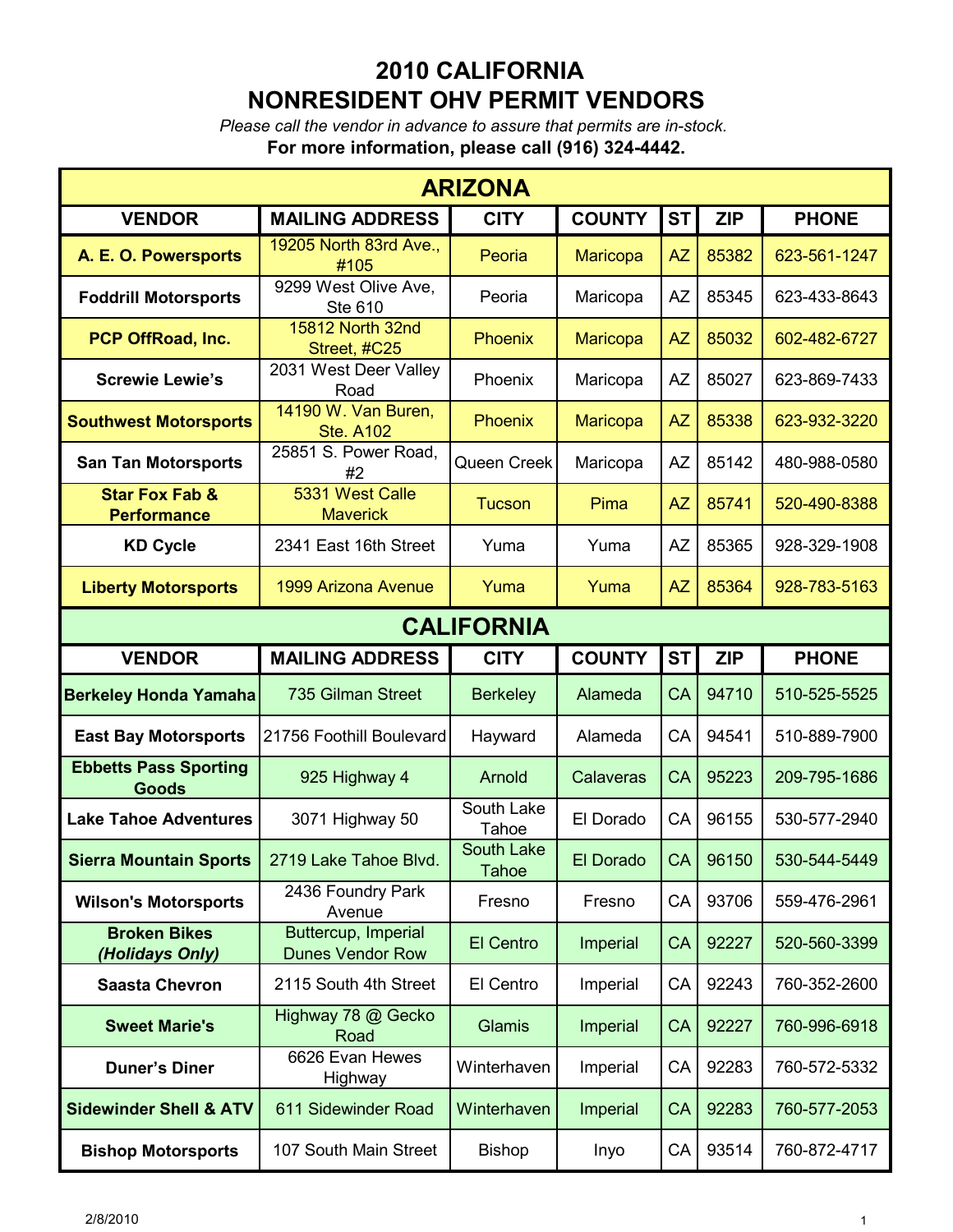*Please call the vendor in advance to assure that permits are in-stock.*

**For more information, please call (916) 324-4442.**

| <b>VENDOR</b>                                   | <b>MAILING ADDRESS</b>              | <b>CITY</b>                       | <b>COUNTY</b>            | <b>ST</b> | <b>ZIP</b> | <b>PHONE</b> |
|-------------------------------------------------|-------------------------------------|-----------------------------------|--------------------------|-----------|------------|--------------|
| <b>Golden State Cycle</b>                       | 174 South Main Street               | <b>Bishop</b>                     | Inyo                     | CA        | 93514      | 760-872-1570 |
| <b>Friends of Jawbone</b>                       | 28111 Jawbone Canyon<br>Rd @ Hwy 14 | Cantil                            | Kern                     | CA        | 93519      | 760-373-1146 |
| <b>Honda of Glendale</b>                        | 1331 East Colorado<br><b>Street</b> | Glendale                          | Los Angeles              | CA        | 91205      | 818-246-2461 |
| AV Kawasaki Yamaha                              | 400 West Avenue I                   | Lancaster                         | Los Angeles              | CA        | 93534      | 661-948-1019 |
| <b>Long Beach</b><br><b>Motorsports</b>         | 3291 Cherry Avenue                  | Long Beach                        | Los Angeles              | CA        | 90807      | 562-427-2779 |
| <b>Pit Pro Cycle</b>                            | 23750 Lyons Avenue                  | Newhall                           | Los Angeles              | CA        | 91321      | 661-255-5101 |
| <b>Mountain Hardware &amp;</b><br><b>Sports</b> | 11320 Donner Pass<br>Road           | <b>Truckee</b>                    | <b>Nevada</b>            | CA        | 96161      | 530-587-4844 |
| <b>Thin Air Motorsports</b>                     | 10689 East River Street             | <b>Truckee</b>                    | Nevada                   | CA        | 96161      | 530-582-8081 |
| <b>Beach Yamaha</b>                             | 19721 Beach Boulevard               | <b>Huntington</b><br><b>Beach</b> | Orange                   | CA        | 92648      | 714-536-7555 |
| <b>MC Performance Center</b>                    | 100 Louis Lane                      | Roseville                         | Placer                   | CA        | 95661      | 916-722-2300 |
| <b>Roseville Yamaha</b>                         | 2014 Taylor Road                    | <b>Roseville</b>                  | Placer                   | CA        | 95678      | 916-784-2444 |
| <b>Graeagle Chevron</b>                         | 7400 Highway 89                     | Graeagle                          | Plumas                   | CA        | 96103      | 530-836-2309 |
| <b>DuPont Power Tool</b>                        | <b>123 Crescent Street</b>          | Quincy                            | <b>Plumas</b>            | CA        | 95971      | 530-283-2136 |
| <b>Haskins Valley Inn</b>                       | 16788 Bucks Lake Road               | Quincy                            | Plumas                   | CA        | 95971      | 530-283-9667 |
| <b>AMA District 37</b>                          | 23403 Silver Strike Drive           | Canyon Lake                       | <b>Riverside</b>         | CA        | 92587      | 951-246-9858 |
| <b>Adrenaline Powersports</b>                   | 7640 Sunrise Boulevard              | <b>Citrus</b><br><b>Heights</b>   | Sacramento               | CA        | 95610      | 916-729-7433 |
| <b>Sportoys Warehouse</b>                       | 13392 Amargosa Road                 | Victorville                       | San<br><b>Bernadino</b>  | CA        | 92392      | 760-951-8936 |
| <b>Grewal Travel Center</b>                     | 72363 Baker Boulevard               | <b>Baker</b>                      | San<br>Bernardino        | CA        | 92309      | 760-733-4505 |
| <b>Ultra Gas &amp; Mart</b>                     | 71808 Baker Boulevard               | <b>Baker</b>                      | San<br><b>Bernardino</b> | CA        | 92309      | 760-733-4542 |
| <b>Barstow Motorcycle</b><br><b>Center</b>      | 2830 West Main Stret                | <b>Barstow</b>                    | San<br>Bernardino        | CA        | 92311      | 760-256-4090 |
| <b>Chaparral Motorsports</b>                    | 555 South H Street                  | San<br><b>Bernardino</b>          | San<br><b>Bernardino</b> | CA        | 92410      | 909-889-2761 |
| <b>Hutchins Motor Sports,</b><br>Inc.           | 58325 29 Palms<br>Highway           | <b>Yucca Valley</b>               | San<br>Bernardino        | CA        | 92284      | 760-365-6311 |
| <b>Off Road Warehouse</b>                       | 425 North Marshall<br>Avenue        | El Cajon                          | San Diego                | CA        | 92020      | 619-442-8689 |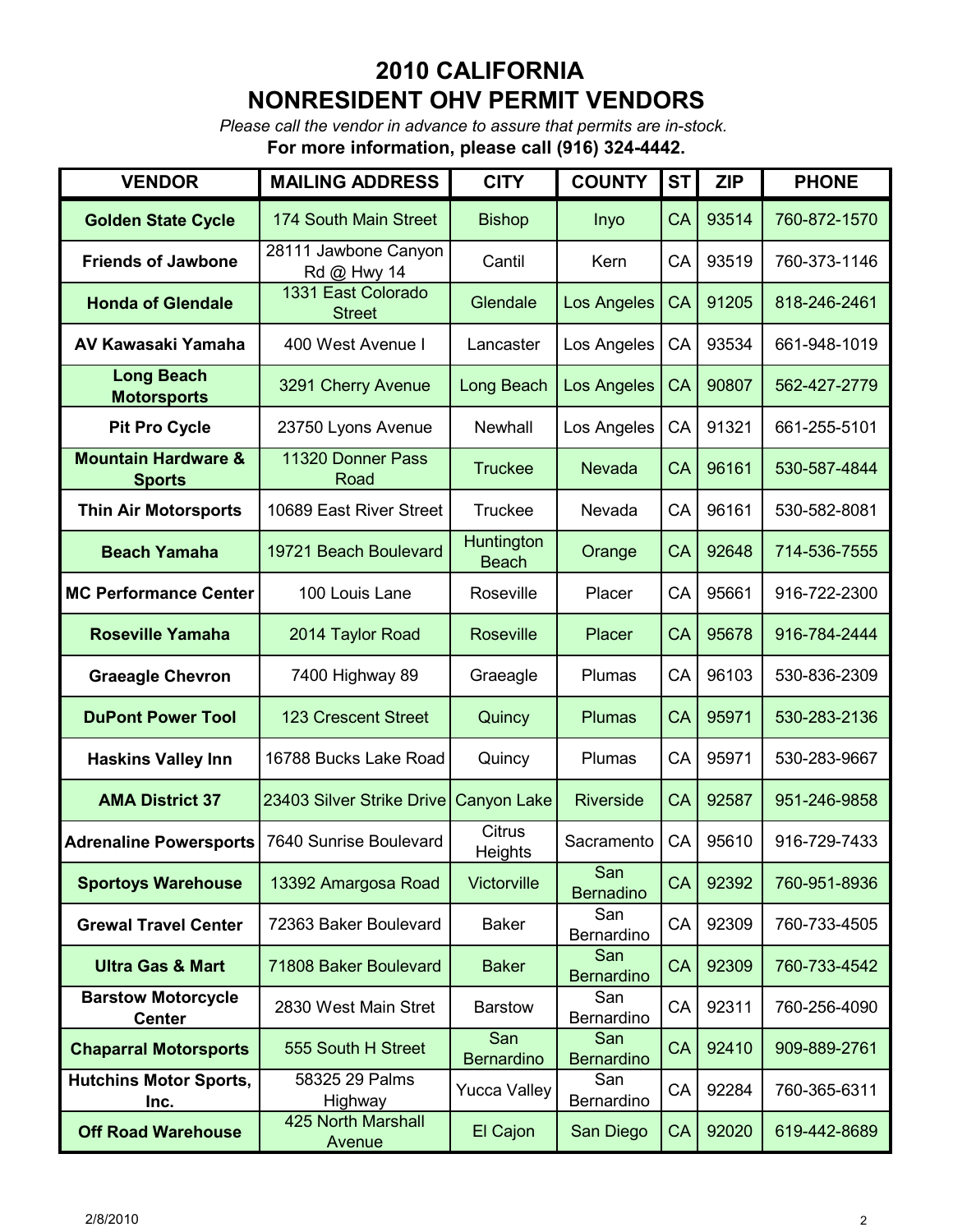*Please call the vendor in advance to assure that permits are in-stock.*

**For more information, please call (916) 324-4442.**

| <b>VENDOR</b>                                            | <b>MAILING ADDRESS</b>             | <b>CITY</b>        | <b>COUNTY</b>      | <b>ST</b> | <b>ZIP</b> | <b>PHONE</b>   |  |  |
|----------------------------------------------------------|------------------------------------|--------------------|--------------------|-----------|------------|----------------|--|--|
| <b>Off-Road Warehouse</b>                                | 2645 Auto Park Way                 | Escondido          | San Diego          | CA        | 92029      | 760-746-3193   |  |  |
| <b>San Diego Off-Road</b><br><b>Coalition</b>            | <b>PO Box 1999</b>                 | Lakeside           | San Diego          | CA        | 92040      | 619-390-5631   |  |  |
| <b>Off Road Warehouse</b>                                | 7915 Balboa Avenue                 | San Diego          | San Diego          | CA        | 92111      | 858-565-7195   |  |  |
| <b>Angello's ATV, Inc.</b>                               | 307 Pier Avenue                    | Oceano             | San Luis<br>Obispo | <b>CA</b> | 93445      | 805-481-0355   |  |  |
| <b>Broken Bikes</b>                                      | 328 Pier Avenue, Unit A            | Oceano             | San Luis<br>Obispo | CA        | 93445      | 520-560-3399   |  |  |
| San JoseYamaha                                           | 776 North 13th Street              | San Jose           | Santa Clara        | CA        | 95112      | (408) 287-2946 |  |  |
| <b>Honda Peninsula -</b><br><b>Ducati</b>                | 1289 West El Camino<br>Real        | Sunnyvale          | Santa Clara        | CA        | 94087      | 408-245-7840   |  |  |
| Lee's Honda-Kawasaki                                     | 2230 Larkspur Lane                 | Redding            | <b>Shasta</b>      | CA        | 96002      | 530-221-6788   |  |  |
| <b>Bassetts Station</b>                                  | 100 Gold Lake Road                 | Sierra City        | Sierra             | CA        | 96125      | 530-862-1297   |  |  |
| <b>Sierraville Service &amp;</b><br><b>Country Store</b> | 126 South Lincoln Street           | Sierraville        | <b>Sierra</b>      | CA        | 96126      | 530-994-3529   |  |  |
| <b>Sanders Motorsports</b>                               | 2036 East Mineral King<br>Avenue   | Visalia            | Tulare             | CA        | 93292      | 559-733-8585   |  |  |
| <b>The Strawberry Store</b>                              | 28620 Herring Creek<br>Lane        | Strawberry         | Tuolumne           | CA        | 95375      | 209-965-3597   |  |  |
| <b>Cal Coast Motorsports</b>                             | 5455 Walker Street                 | Ventura            | Ventura            | CA        | 93003      | 805-642-0900   |  |  |
| <b>Clawson Motorsports</b>                               | 6334 North Blackstone              | Fresno             | Fresno             | CA        | 93710      | 559-435-5020   |  |  |
| <b>NEVADA</b>                                            |                                    |                    |                    |           |            |                |  |  |
| <b>VENDOR</b>                                            | <b>MAILING ADDRESS</b>             | <b>CITY</b>        | <b>COUNTY</b>      | <b>ST</b> | <b>ZIP</b> | <b>PHONE</b>   |  |  |
| <b>Adventure Motostuff</b>                               | 3331 Hwy 50 East, Unit<br>7        | <b>Carson City</b> | Carson             | <b>NV</b> | 89701      | 775-841-3777   |  |  |
| <b>Carson Motorsports</b>                                | 3737 N. Carson Street              | Carson City        | Carson             | <b>NV</b> | 89706      | 775-882-5600   |  |  |
| <b>Michael's Cycle Works</b>                             | 2680 South Carson<br><b>Street</b> | <b>Carson City</b> | Carson             | <b>NV</b> | 89701      | 775-883-6111   |  |  |
| <b>Proshop Motorsports &amp;</b><br><b>Marine</b>        | 575 West Lake Mead<br>Parkway      | Henderson          | Clark              | NV        | 89015      | 702-564-8895   |  |  |
| <b>Vegas Powersports</b>                                 | 615 West Lake Mead<br>Parkway      | <b>Henderson</b>   | <b>Clark</b>       | <b>NV</b> | 89015      | 702-868-0990   |  |  |
| <b>Carter Powersports</b>                                | 6275 South Decatur<br>Blvd.        | Las Vegas          | Clark              | <b>NV</b> | 89118      | 702-795-2000   |  |  |
| <b>Funny's I</b>                                         | 4747 North Rancho<br><b>Drive</b>  | Las Vegas          | <b>Clark</b>       | <b>NV</b> | 89130      | 702-658-5314   |  |  |